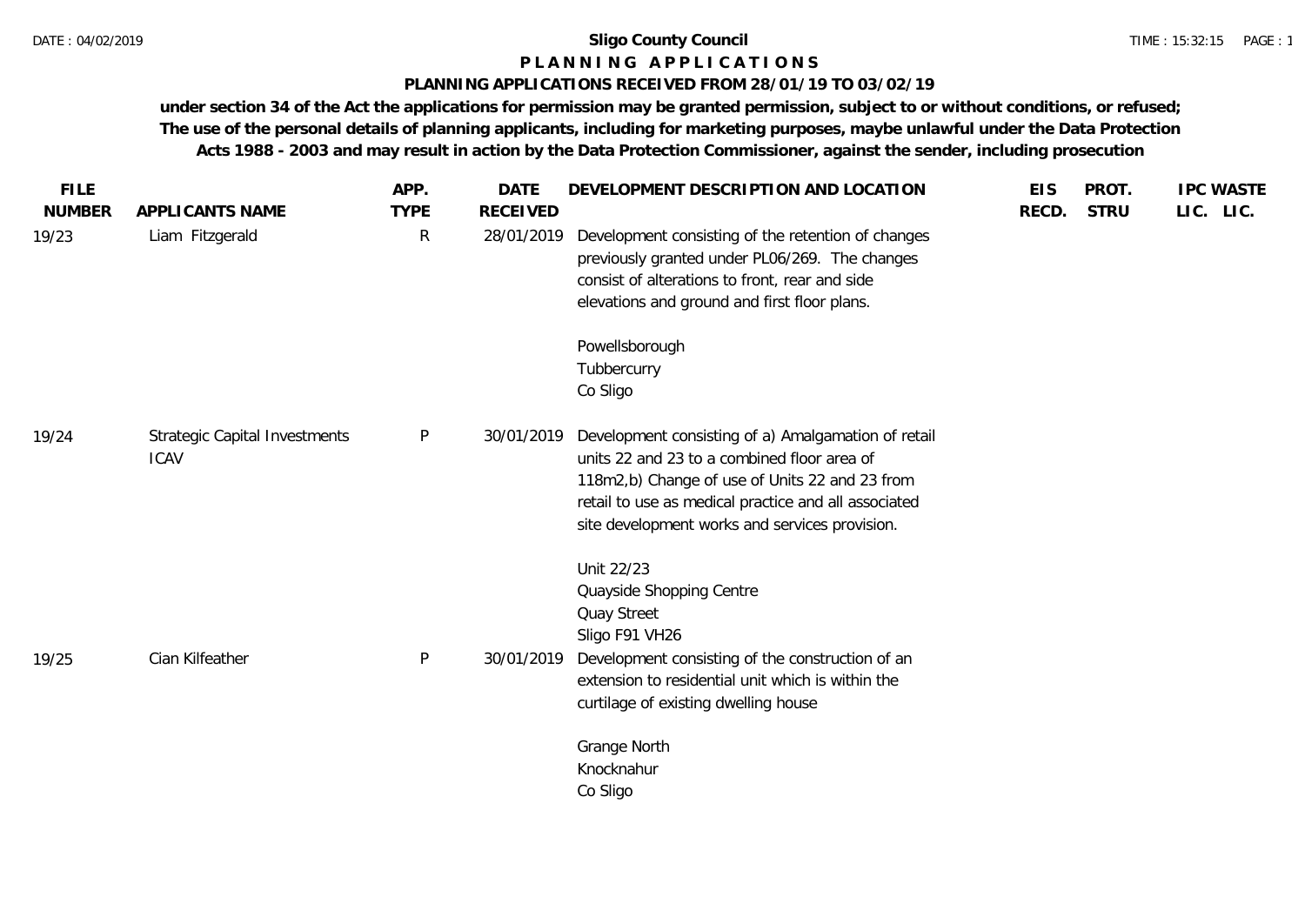# **P L A N N I N G A P P L I C A T I O N S**

## **PLANNING APPLICATIONS RECEIVED FROM 28/01/19 TO 03/02/19**

**under section 34 of the Act the applications for permission may be granted permission, subject to or without conditions, or refused; The use of the personal details of planning applicants, including for marketing purposes, maybe unlawful under the Data Protection Acts 1988 - 2003 and may result in action by the Data Protection Commissioner, against the sender, including prosecution**

| <b>FILE</b><br><b>NUMBER</b> | APPLICANTS NAME | APP.<br><b>TYPE</b> | <b>DATE</b><br><b>RECEIVED</b> | DEVELOPMENT DESCRIPTION AND LOCATION                                                                                                                                                                                                                                                  | <b>EIS</b><br>RECD. | PROT.<br><b>STRU</b> | <b>IPC WASTE</b><br>LIC. LIC. |
|------------------------------|-----------------|---------------------|--------------------------------|---------------------------------------------------------------------------------------------------------------------------------------------------------------------------------------------------------------------------------------------------------------------------------------|---------------------|----------------------|-------------------------------|
| 19/26                        | Cawley James    | P                   | 30/01/2019                     | Development consisting of the construction of<br>extensions to East and West gables of dwelling,<br>alterations to elevations and associated siteworks.                                                                                                                               |                     |                      |                               |
|                              |                 |                     |                                | Drinaghan<br>Knocknarea<br>Co Sligo                                                                                                                                                                                                                                                   |                     |                      |                               |
| 19/27                        | Trawalua Ltd    | P                   | 31/01/2019                     | for development consisting of (1) construction of 7<br>no. two storey dwellings, 1 no. single storey<br>dwelling; (2) access road and car parking (3)<br>connection to foul water and storm water drainage<br>systems (4) all associated site works, landscaping<br>and site lighting |                     |                      |                               |
|                              |                 |                     |                                | Mullaghmore Road<br>Ballinphull<br>Cliffoney<br>Co. Sligo                                                                                                                                                                                                                             |                     |                      |                               |
| 19/28                        | Olivia Conlon   | $\mathsf{P}$        | 31/01/2019                     | for development consisting of the demolition of the<br>existing derelict house and for the construction of a<br>new dwelling house, new garage, effluent treatment<br>system, percolation area, formation of a new site<br>entrance and all associated site works                     |                     |                      |                               |
|                              |                 |                     |                                | Knockroe<br>Geevagh<br>Co. Sligo                                                                                                                                                                                                                                                      |                     |                      |                               |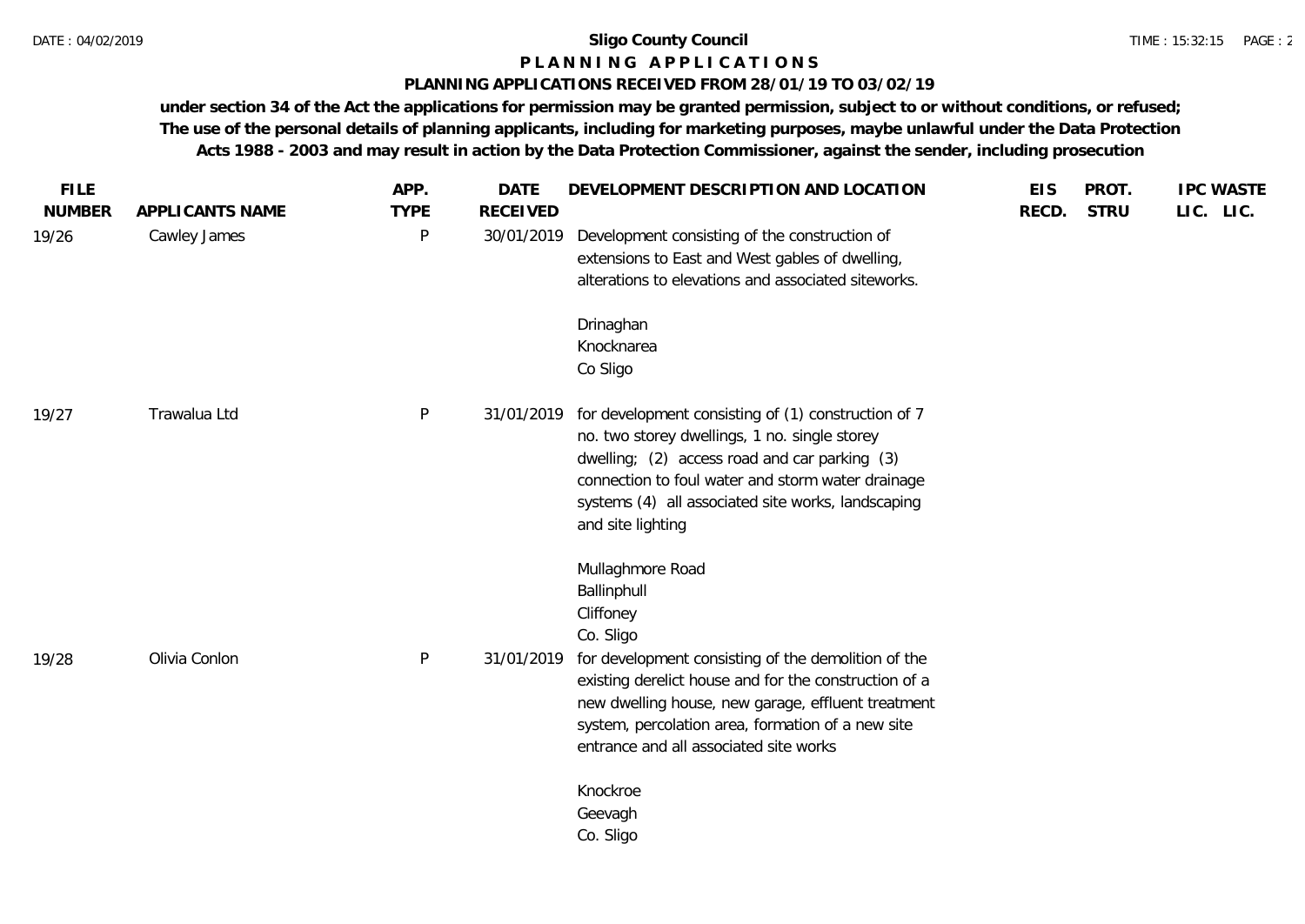### **P L A N N I N G A P P L I C A T I O N S**

### **PLANNING APPLICATIONS RECEIVED FROM 28/01/19 TO 03/02/19**

**under section 34 of the Act the applications for permission may be granted permission, subject to or without conditions, or refused; The use of the personal details of planning applicants, including for marketing purposes, maybe unlawful under the Data Protection Acts 1988 - 2003 and may result in action by the Data Protection Commissioner, against the sender, including prosecution**

| <b>FILE</b><br><b>NUMBER</b> | APPLICANTS NAME           | APP.<br><b>TYPE</b> | <b>DATE</b><br><b>RECEIVED</b> | DEVELOPMENT DESCRIPTION AND LOCATION                                                                                                                                                                                                                                                                                                     | <b>EIS</b><br>RECD. | PROT.<br><b>STRU</b> | <b>IPC WASTE</b><br>LIC. LIC. |
|------------------------------|---------------------------|---------------------|--------------------------------|------------------------------------------------------------------------------------------------------------------------------------------------------------------------------------------------------------------------------------------------------------------------------------------------------------------------------------------|---------------------|----------------------|-------------------------------|
| 19/29                        | Jim Gavin                 | $\mathsf{R}$        | 31/01/2019                     | for development consisting of the retention of a<br>single storey extension to the gable of existing<br>dwelling house                                                                                                                                                                                                                   |                     |                      |                               |
|                              |                           |                     |                                | No. 17 Castlegrove<br>Ballymote<br>Co. Sligo                                                                                                                                                                                                                                                                                             |                     |                      |                               |
| 19/30                        | Nigel & Edel Bell         | P                   | 01/02/2019                     | Development consisting of the carrying out of<br>alterations to existing dwelling house. Works<br>consisting of the conversion of the attic of existing<br>dwelling house and include minor works and<br>alterations to existing floor plans and elevations<br>together with the carrying out of all associated<br>ancillary site works. |                     |                      |                               |
| 19/31                        | <b>Dominick Morrisroe</b> | $\mathsf{R}$        | 01/02/2019                     | No. 8 Marella<br>Batragh<br>Enniscrone<br>Co Sligo<br>Development consisting of retention and completion<br>of partially constructed two storey flat roof rear<br>extension along with all site ancillary site works.                                                                                                                    |                     |                      |                               |
|                              |                           |                     |                                | No 2 John Street<br>Sligo                                                                                                                                                                                                                                                                                                                |                     |                      |                               |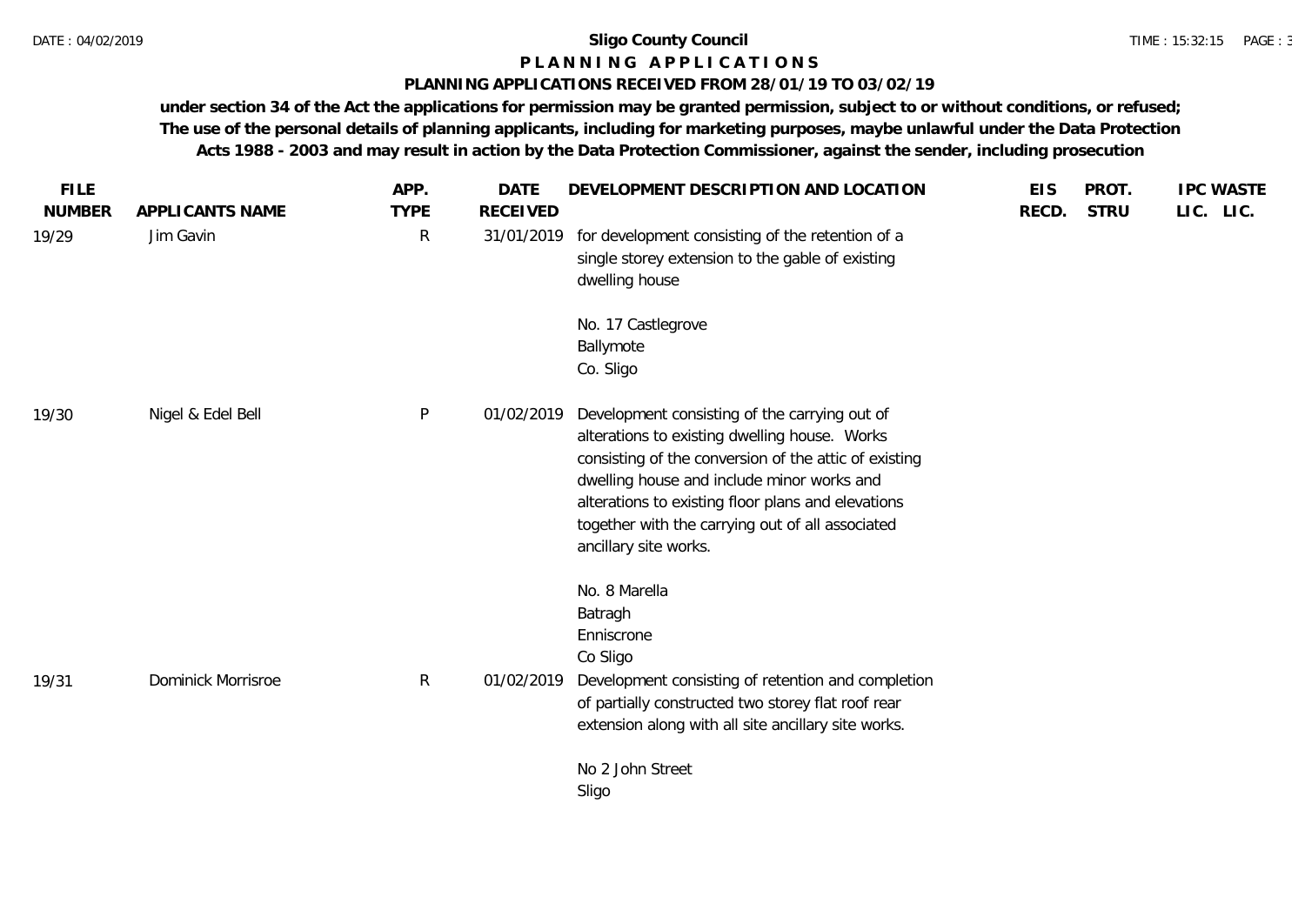# **P L A N N I N G A P P L I C A T I O N S**

#### **PLANNING APPLICATIONS RECEIVED FROM 28/01/19 TO 03/02/19**

**under section 34 of the Act the applications for permission may be granted permission, subject to or without conditions, or refused; The use of the personal details of planning applicants, including for marketing purposes, maybe unlawful under the Data Protection Acts 1988 - 2003 and may result in action by the Data Protection Commissioner, against the sender, including prosecution**

| <b>NUMBER</b><br>19/32 |                           |             |            |                                                                                                                                                                                                                                                                                                                                                                                                                                                    |       |             | <b>IPC WASTE</b> |
|------------------------|---------------------------|-------------|------------|----------------------------------------------------------------------------------------------------------------------------------------------------------------------------------------------------------------------------------------------------------------------------------------------------------------------------------------------------------------------------------------------------------------------------------------------------|-------|-------------|------------------|
|                        | APPLICANTS NAME           | <b>TYPE</b> | RECEIVED   |                                                                                                                                                                                                                                                                                                                                                                                                                                                    | RECD. | <b>STRU</b> | LIC. LIC.        |
|                        | Phibro Animal Health Ltd. | P           | 01/02/2019 | development consisting of construction of a single<br>storey link corridor extension to the existing Animal<br>Health Facility.<br>Finisklin Business Park<br>Finisklin Road<br>Sligo<br>F91 R772                                                                                                                                                                                                                                                  |       |             |                  |
| 19/33                  | Frank McKiernan           | R           | 01/02/2019 | Development consisting of retention : (a) roof<br>window and door to rear of conservatory, (b) porch<br>to front of dwelling house including hipped roof over<br>2 bay windows, (c) stone wall along front boundary,<br>(d) window to rear elevation, (e) revised position of<br>windows to front elevation, together with all<br>ancillary site works and services, previous planning<br>reference PL04/42.<br>Carrowmore<br>Ransboro<br>Co Sligo |       |             |                  |
|                        | Total: 11                 |             |            |                                                                                                                                                                                                                                                                                                                                                                                                                                                    |       |             |                  |

\*\*\* END OF REPORT \*\*\*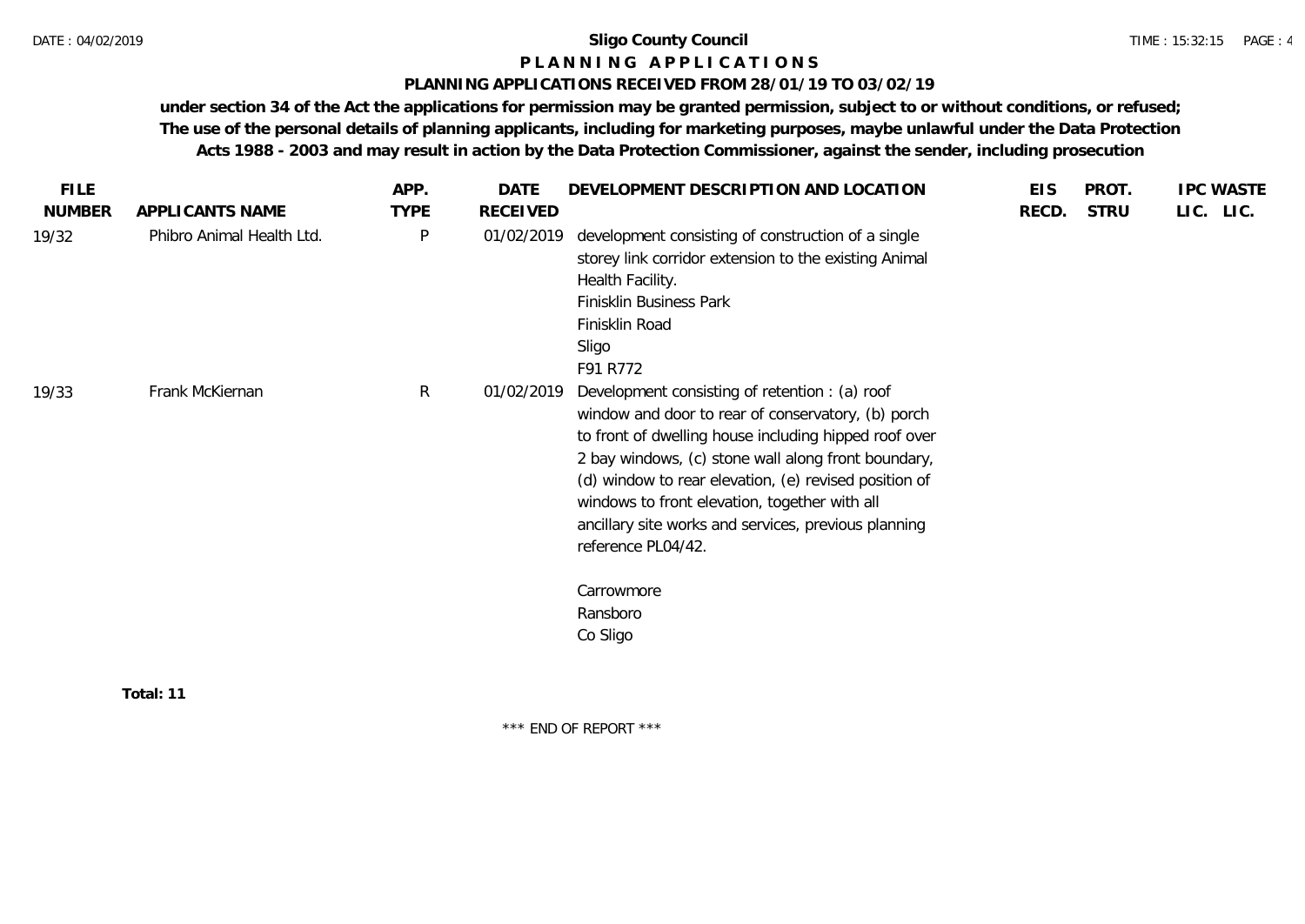# **P L A N N I N G A P P L I C A T I O N S**

# **PLANNING APPLICATIONS GRANTED FROM 28/01/2019 TO 03/02/2019**

**in deciding a planning application the planning authority, in accordance with section 34(3) of the Act, has had regard to submissions or observations recieved in accordance with these Regulations;**

**The use of the personal details of planning applicants, including for marketing purposes, maybe unlawful under the Data Protection Acts 1988 - 2003 and may result in action by the Data Protection Commissioner, against the sender, including prosecution.**

| <b>FILE</b>   |                      | APP.        | DATE            |                                                                                                                                                                                                                                                                                                                                                                                                                                                                                            | M.O.              | M.O.          |
|---------------|----------------------|-------------|-----------------|--------------------------------------------------------------------------------------------------------------------------------------------------------------------------------------------------------------------------------------------------------------------------------------------------------------------------------------------------------------------------------------------------------------------------------------------------------------------------------------------|-------------------|---------------|
| <b>NUMBER</b> | APPLICANTS NAME      | <b>TYPE</b> | <b>RECEIVED</b> | DEVELOPMENT DESCRIPTION AND LOCATION                                                                                                                                                                                                                                                                                                                                                                                                                                                       | <b>DATE</b>       | <b>NUMBER</b> |
| 18/353        | Kevin Egan Cars Ltd. | P           | 06/09/2018      | Development consisting of (a) Construction of a used car<br>prep building circa 510 sq.m., (b) Proposed new<br>boundary treatments on the southern site boundary and<br>all associated site development works and services<br>provision.                                                                                                                                                                                                                                                   | 28/01/2019        | P38/19        |
|               |                      |             |                 | Drumaskibole                                                                                                                                                                                                                                                                                                                                                                                                                                                                               |                   |               |
|               |                      |             |                 | Carraroe                                                                                                                                                                                                                                                                                                                                                                                                                                                                                   |                   |               |
|               |                      |             |                 | Co. Sligo                                                                                                                                                                                                                                                                                                                                                                                                                                                                                  |                   |               |
| 18/355        | <b>Edward Treacy</b> | R           | 06/09/2018      | Development consisting of retention of dwelling house<br>and domestic garage as constructed which differs to that<br>granted under PL00/598 (PL99/790 also refers). 1. The<br>development as constructed consists of the following: 2.<br>158 m2 on the ground floor & 76.6 m2 of attic<br>accommodation. Total floor area of dwelling to be<br>retained = 234.6 m2 3. Single storey domestic garage<br>with a total floor area = $99.5$ m2 & 4. Connections to<br>existing site services. | 01/02/2019 p46/19 |               |
|               |                      |             |                 | Gortlownan                                                                                                                                                                                                                                                                                                                                                                                                                                                                                 |                   |               |
|               |                      |             |                 | Ballintogher                                                                                                                                                                                                                                                                                                                                                                                                                                                                               |                   |               |
|               |                      |             |                 | Co Sligo                                                                                                                                                                                                                                                                                                                                                                                                                                                                                   |                   |               |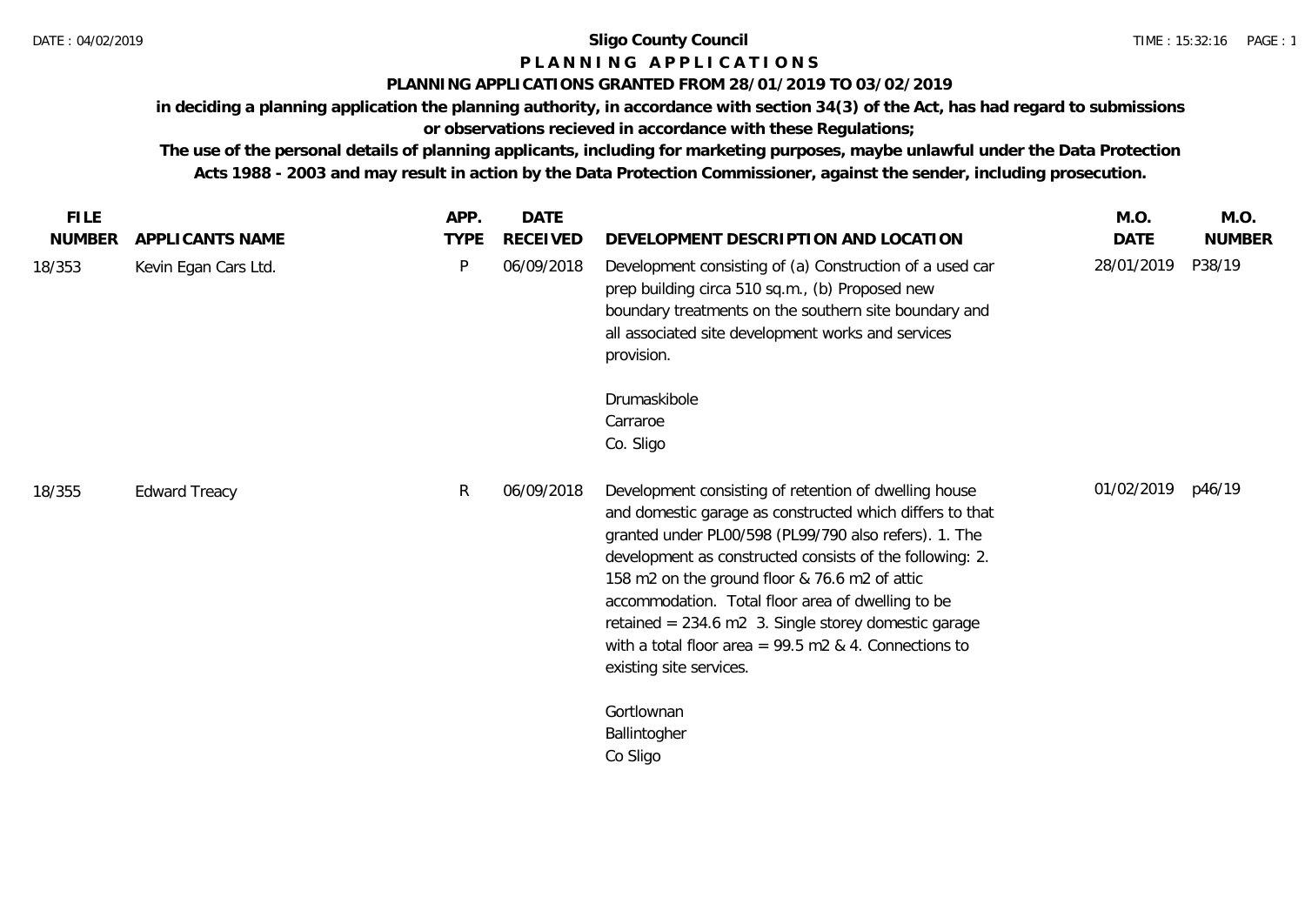# **P L A N N I N G A P P L I C A T I O N S**

# **PLANNING APPLICATIONS GRANTED FROM 28/01/2019 TO 03/02/2019**

**in deciding a planning application the planning authority, in accordance with section 34(3) of the Act, has had regard to submissions or observations recieved in accordance with these Regulations;**

**The use of the personal details of planning applicants, including for marketing purposes, maybe unlawful under the Data Protection Acts 1988 - 2003 and may result in action by the Data Protection Commissioner, against the sender, including prosecution.**

| <b>FILE</b>   |                              | APP.        | <b>DATE</b>     |                                                                                                                                                                                                                                                                                                                                    | M.O.              | M.O.          |
|---------------|------------------------------|-------------|-----------------|------------------------------------------------------------------------------------------------------------------------------------------------------------------------------------------------------------------------------------------------------------------------------------------------------------------------------------|-------------------|---------------|
| <b>NUMBER</b> | APPLICANTS NAME              | <b>TYPE</b> | <b>RECEIVED</b> | DEVELOPMENT DESCRIPTION AND LOCATION                                                                                                                                                                                                                                                                                               | <b>DATE</b>       | <b>NUMBER</b> |
| 18/439        | Mairead Collis & Colin Byrne | $\circ$     | 09/11/2018      | for development consisting of the outline permission for<br>a proposed dwelling house along with effluent treatment<br>system and ancillary site works and services                                                                                                                                                                | 28/01/2019        | P37/19        |
|               |                              |             |                 | Ardnaglass<br>Ballymote<br>Co. Sligo                                                                                                                                                                                                                                                                                               |                   |               |
| 18/477        | <b>Barry Cosgrove</b>        | P           | 05/12/2018      | for development consisting of the change of use of the<br>existing derelict building from residential to retail use to<br>provide a Pharmacy with consequential changes to the<br>roof and elevations and provision of new illuminated<br>signage, new access gates and carparking together with<br>ancillary and associated works | 01/02/2019 P47/19 |               |
|               |                              |             |                 | Hazelwood Road<br>Ballinode<br>Co. Sligo                                                                                                                                                                                                                                                                                           |                   |               |
| 18/478        | Gary Conlon                  | P           | 06/12/2018      | for development consisting of the construction of a new<br>forest access road entrance<br>Carnaweeleen Td<br><b>Bricklieve</b><br>Co. Sligo                                                                                                                                                                                        | 01/02/2019 P45/19 |               |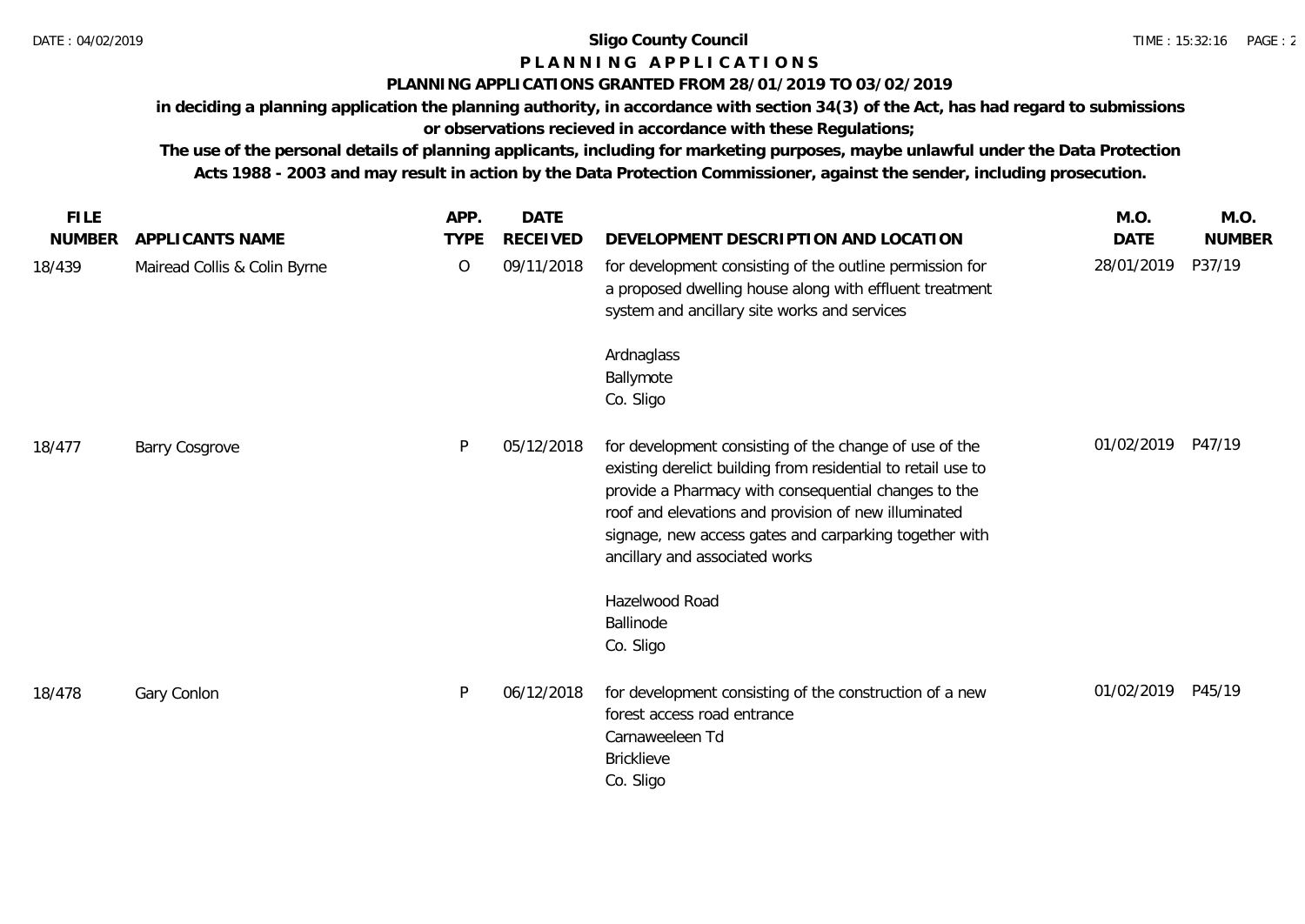# **P L A N N I N G A P P L I C A T I O N S**

# **PLANNING APPLICATIONS GRANTED FROM 28/01/2019 TO 03/02/2019**

**in deciding a planning application the planning authority, in accordance with section 34(3) of the Act, has had regard to submissions or observations recieved in accordance with these Regulations;**

**The use of the personal details of planning applicants, including for marketing purposes, maybe unlawful under the Data Protection Acts 1988 - 2003 and may result in action by the Data Protection Commissioner, against the sender, including prosecution.**

| <b>FILE</b>   |                          | APP.         | <b>DATE</b>     |                                                                                                                                                                                                                                                                             | M.O.              | M.O.          |
|---------------|--------------------------|--------------|-----------------|-----------------------------------------------------------------------------------------------------------------------------------------------------------------------------------------------------------------------------------------------------------------------------|-------------------|---------------|
| <b>NUMBER</b> | <b>APPLICANTS NAME</b>   | <b>TYPE</b>  | <b>RECEIVED</b> | DEVELOPMENT DESCRIPTION AND LOCATION                                                                                                                                                                                                                                        | <b>DATE</b>       | <b>NUMBER</b> |
| 18/479        | Niall Flynn              | $\mathsf{P}$ | 07/12/2018      | for development consisting of the proposed construction<br>of a new dwelling house, on-site waste water treatment<br>system, proposed new vehicular access and all associated<br>landscaping and site works                                                                 | 30/01/2019        | P40/19        |
|               |                          |              |                 | <b>Ballure</b><br>Clogherevagh<br>Co. Sligo                                                                                                                                                                                                                                 |                   |               |
| 18/482        | Fergal and Lisa McSharry | P            | 10/12/2018      | for development consisting of the construction of a single<br>storey extensionto the side of the existing dwelling and<br>all ancillary works                                                                                                                               | 01/02/2019 P44/19 |               |
|               |                          |              |                 | Toberanania<br>Ballintogher<br>Co. Sligo                                                                                                                                                                                                                                    |                   |               |
| 18/493        | Seamus Casey             | P            | 13/12/2018      | for development consisting of a) Change of use of the<br>existing oratory and associated rooms circa. 190m2 to<br>community hall b) Minor internal alterations (c) Revised<br>entrance and site layout and all associated site<br>development works and services provision. | 30/01/2019        | P39/19        |
|               |                          |              |                 | St. Mary's Convent<br>Ballysadare<br>Co. Sligo                                                                                                                                                                                                                              |                   |               |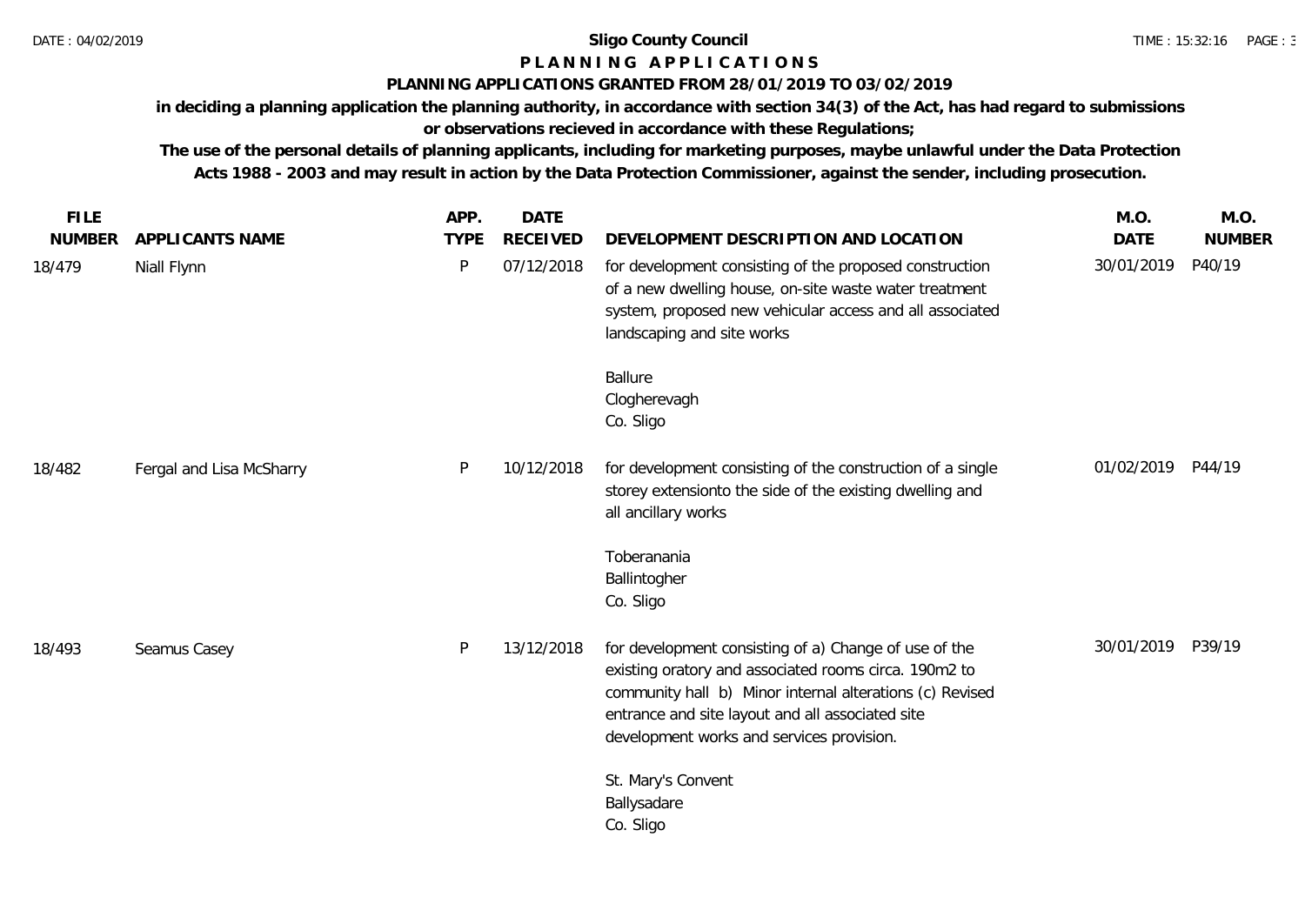# **P L A N N I N G A P P L I C A T I O N S**

#### **PLANNING APPLICATIONS GRANTED FROM 28/01/2019 TO 03/02/2019**

**in deciding a planning application the planning authority, in accordance with section 34(3) of the Act, has had regard to submissions or observations recieved in accordance with these Regulations;**

**The use of the personal details of planning applicants, including for marketing purposes, maybe unlawful under the Data Protection Acts 1988 - 2003 and may result in action by the Data Protection Commissioner, against the sender, including prosecution.**

| <b>FILE</b>               | <b>APF</b><br><b>DATE</b>                                             | M.O         | IVI.U         |
|---------------------------|-----------------------------------------------------------------------|-------------|---------------|
| APPLICANTS NAME<br>NUMBER | $\angle$ RECEIVED DEVELOPMENT DESCRIPTION AND LOCATION<br><b>TYPE</b> | <b>DATE</b> | <b>NUMBER</b> |

**Total: 8**

\*\*\* END OF REPORT \*\*\*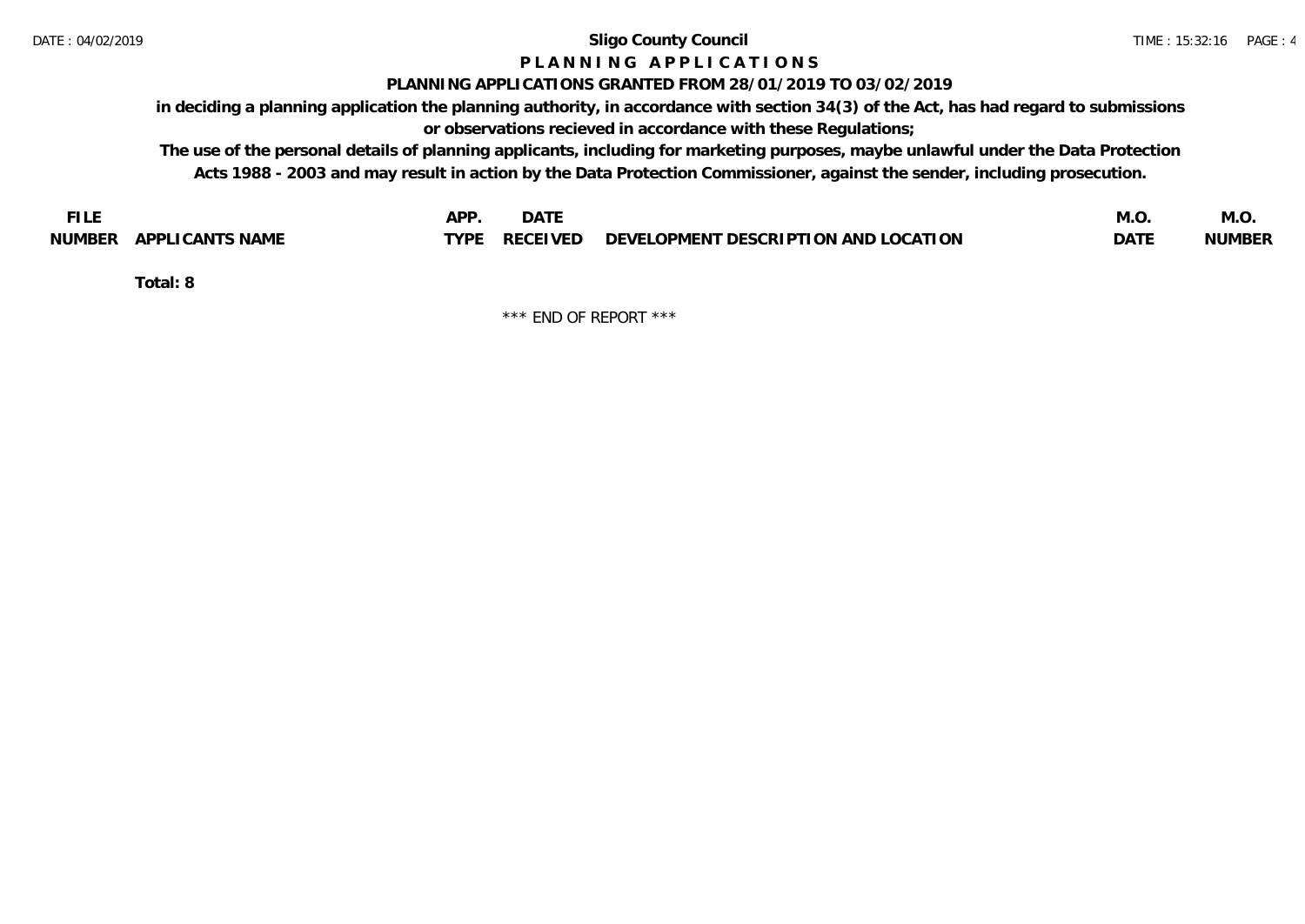## **P L A N N I N G A P P L I C A T I O N S**

#### **PLANNING APPLICATIONS REFUSED FROM 28/01/2019 TO 03/02/2019**

**in deciding a planning application the planning authority, in accordance with section 34(3) of the Act, has had regard to submissions or observations recieved in accordance with these Regulations;**

**The use of the personal details of planning applicants, including for marketing purposes, maybe unlawful under the Data Protection Acts 1988 - 2003 and may result in action by the Data Protection Commissioner, against the sender, including prosecution.**

| <b>FILE</b>   |                 | A DE | $\sim$ $\sim$ $\sim$<br>DAIL | LOPMENT DESCRIPTION AND<br><b>DEVEI</b> | M.U         | M.O           |
|---------------|-----------------|------|------------------------------|-----------------------------------------|-------------|---------------|
| <b>NUMBER</b> | APPLICANTS NAME | TVDE | <b>RECEIVED</b>              | <b>LOCATION</b>                         | <b>DATE</b> | <b>NUMBER</b> |
|               |                 |      |                              |                                         |             |               |

/

**Total: 0**

\*\*\* END OF REPORT \*\*\*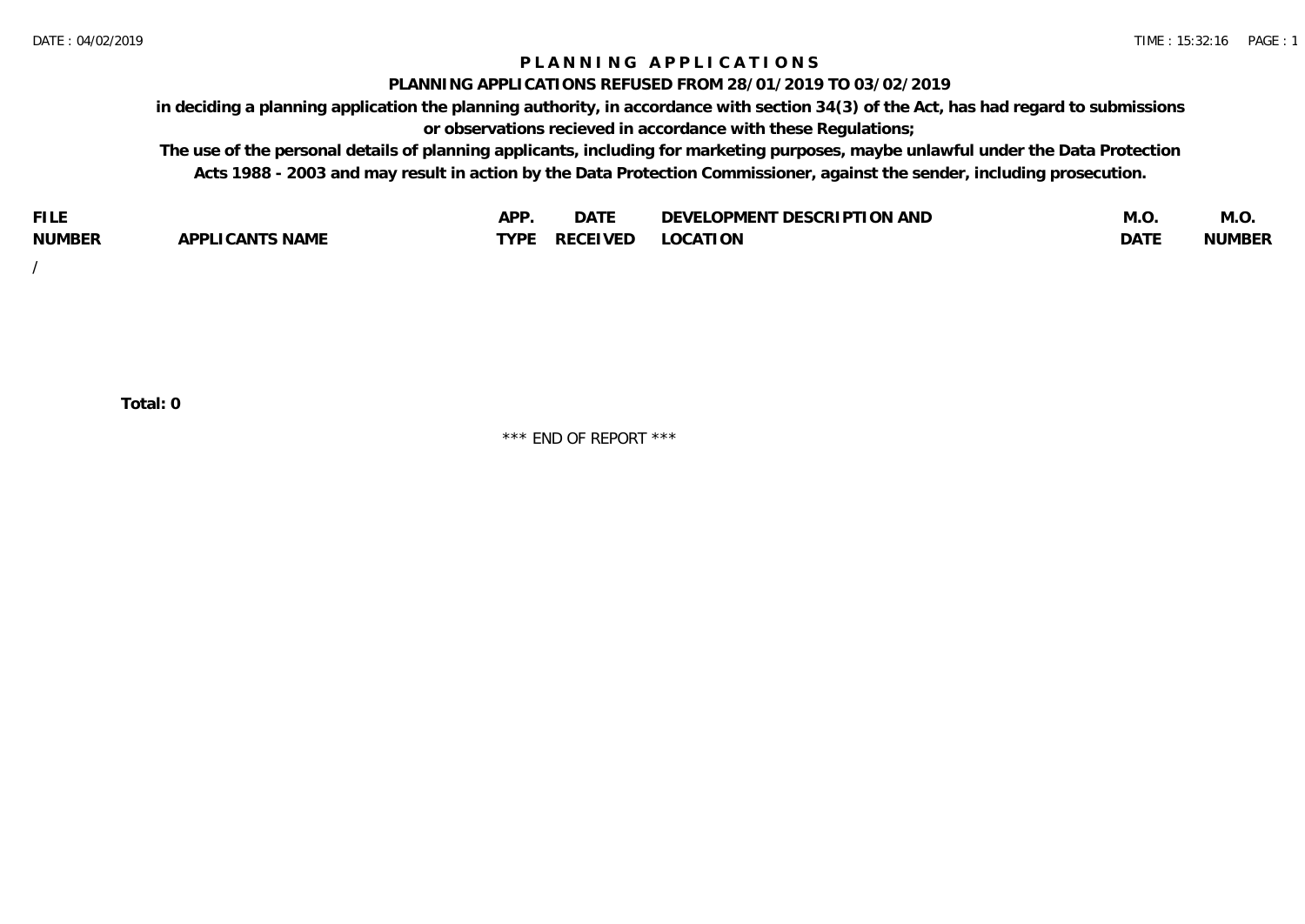# **A N B O R D P L E A N A L A APPEALS NOTIFIED FROM 28/01/2019 TO 03/02/2019**

| <b>FILE</b> | APPLICANTS NAME    | <b>APP</b> | DECISON L   | L.A. DEVELOPMENT DESCRIPTION AND LOCATION | B.F         |
|-------------|--------------------|------------|-------------|-------------------------------------------|-------------|
|             | NUMBER AND ADDRESS | TYPE       | <b>DATE</b> | <b>DEC</b>                                | <b>DATI</b> |

 **Total : 0**

**\*\*\*\*\*\*\*\*\*\*\*\* END OF REPORT \*\*\*\*\*\*\*\*\*\*\*\***